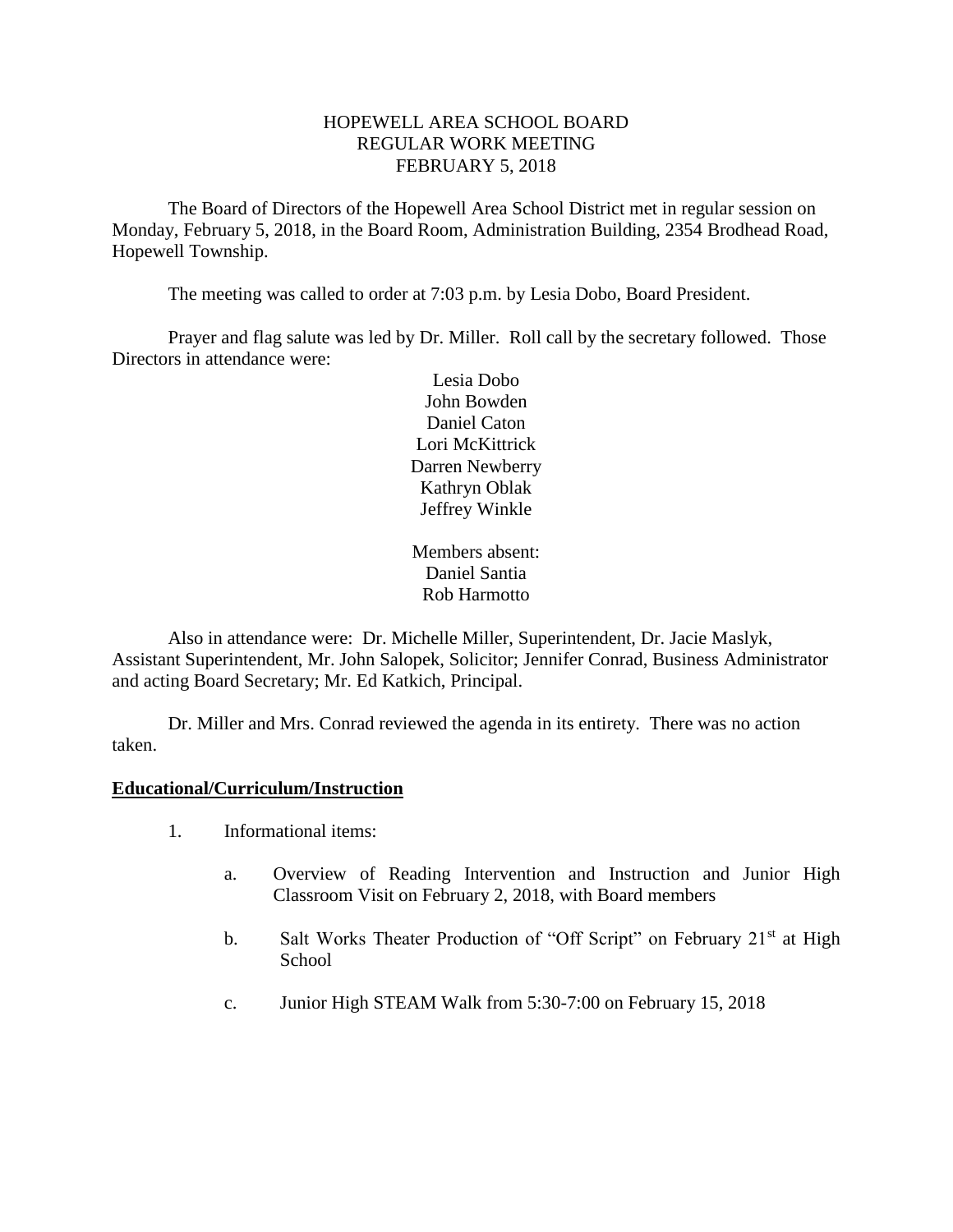- d. Beaver County Educational Trust grant recipients:
	- i. Jessica Webster, Junior High, "Club Trailers", \$1000
	- ii. Jessica Webster, Junior High, "Staying in the Loop", \$1000
	- iii. Kailen Fiedler, Junior High, "Architect 101: Building Your Dream House", \$500
	- iv. Kailen Fiedler, Junior High, STEAM Walk, \$1000
	- v. Nicole Lash, Junior High, "Open Library Nights", \$500
	- vi. Kylee Babish, Junior High, "EdcampPgh in Beaver County", \$500
	- vii. Mike Marchetti, Junior High, Imaginative Stories, \$500
	- viii. Donna Steff, Junior High, "Literacy through Storytelling", \$500
	- ix. Heather Shadish, Junior High, "Little Free Library", \$500
	- x. Elizabeth Lehman, Junior High, "Using Technology to Create Digital Projects, Alternative Assessments, and Self-reflection", \$500
	- xi. Elizabeth Lehman, Junior High, "Going Beyond Our Horizons Using Virtual Reality", \$500
	- xii. Kathleen Boranko, Independence Elementary Story Walk, \$375
	- xiii. Erin Kamerer, Margaret Ross Elementary Story Walk, \$500
	- xiv. Lauren Oplalanko, Hopewell Elementary Story Walk, \$500
- e. February, 2018 Activities Calendars
- f. High School Counseling Department: Spring, 2018 Parent/Student Education Series
- g. BVIU Board Notes for January, 2018

# **Buildings and Grounds**

Recommendation to approve the following:

- 1. Use of Junior High Gym B by Hopewell Youth Baseball from March 5 through April 21, 2018 from 6:30 PM – 10:00 PM on weekdays and 8:00 AM – 3:00 PM on Saturdays.
- 2. Use of Junior High Auxiliary Gym by Hopewell Youth Baseball on February 24, 2018 from 8:00 AM – 3:00 PM.

# **Athletics**:

Recommendation to approve the following:

1. Permission granted to Youth Softball organization to install a batting cage at Independence Elementary School at no cost to the District.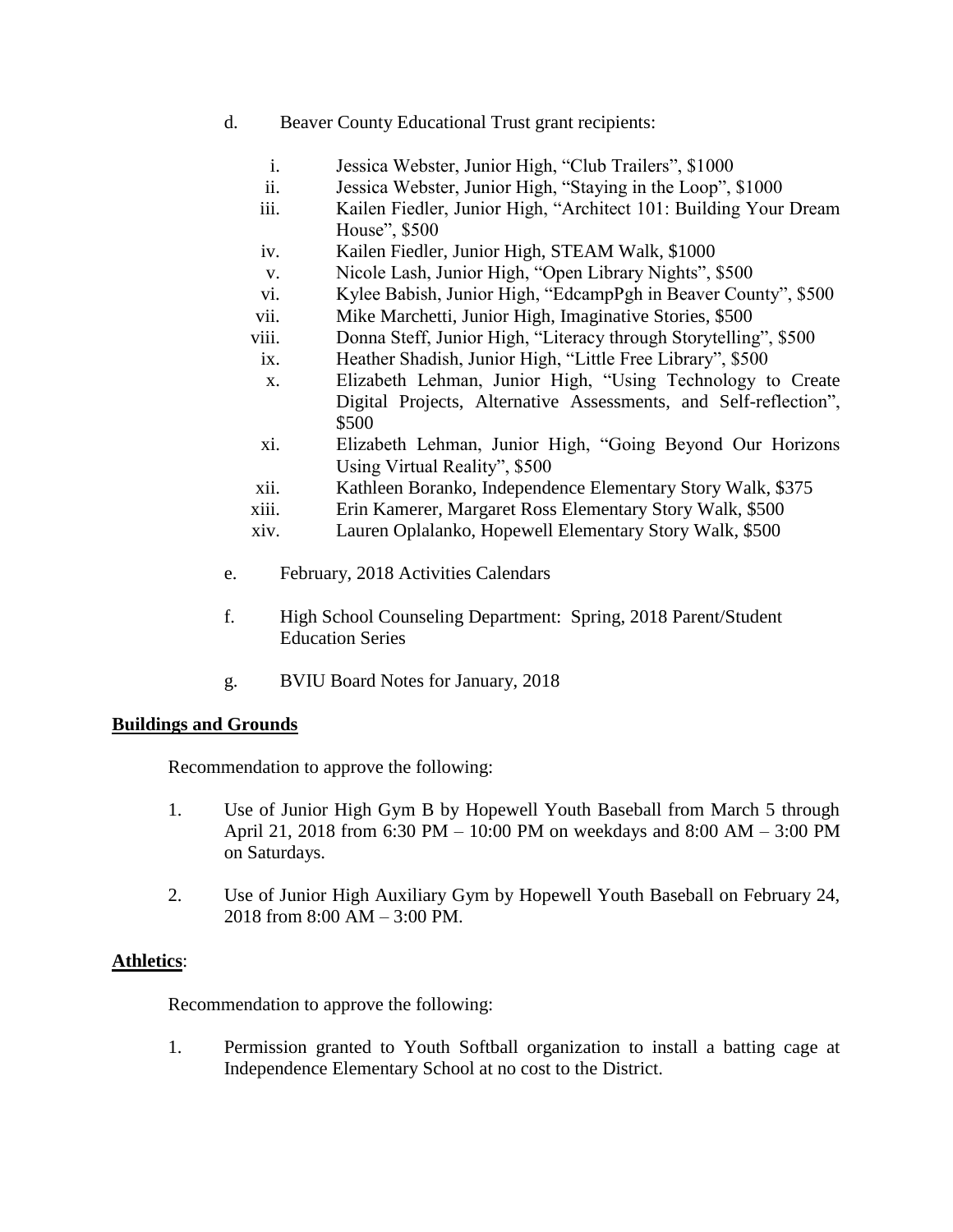# **Legislative**:

Recommendation to approve the following:

- 1. Nomination of Mr. Daniel Santia to the Beaver Valley Intermediate Board of School Directors for a three-year term of to office to commence July 1, 2018.
- 2. Informational:
	- a. Senate Bill 2, Vouchers

# **Finance and Budget**:

Recommendation to approve the following:

- 1. Ratify PLGIT-PLUS CD purchases with the following banks and terms:
	- a. CD purchase in the amount of \$248,000 for a net rate of 1.450% for 90 days from Luther Burbank Savings, Santa Rosa, CA to mature 5/2/2018.
	- b. CD purchase in the amount of \$248,000 for a net rate of 1.50% for 120 days from Bank of the Ozarks, Little Rock, AR to mature 6/1/2018.
	- c. CD purchase in the amount of \$248,000 for a net rate of 1.60% for 151 days from First Internet Bank of Indiana, Indianapolis, IN to mature 7/2/2018.
	- d. CD purchase in the amount of \$248,000 for a net rate of 1.60% for 151 days from Bank of China, New York NY to mature 7/2/2018.
	- e. CD purchase in the amount of \$247,000 for a net rate of 1.79% for 180 days from Landmark Community Bank, Collierville, TN to mature 7/31/2018.
	- f. CD purchase in the amount of \$247,000 for a net rate of 1.79% for 180 days from First Commons Bank, Na, Newton Center, MA to mature 7/31/2018.

# **Personnel**:

Recommendation to approve the following:

- 1. Retirement of Kimberly Williy, secretary, effective April 12, 2018.
- 2. Employment of Alayna McDonald as custodial/maintenance substitute effective January 26, 2018.
- 3. Employment of Jessica Hines as bus driver effective January 22, 2018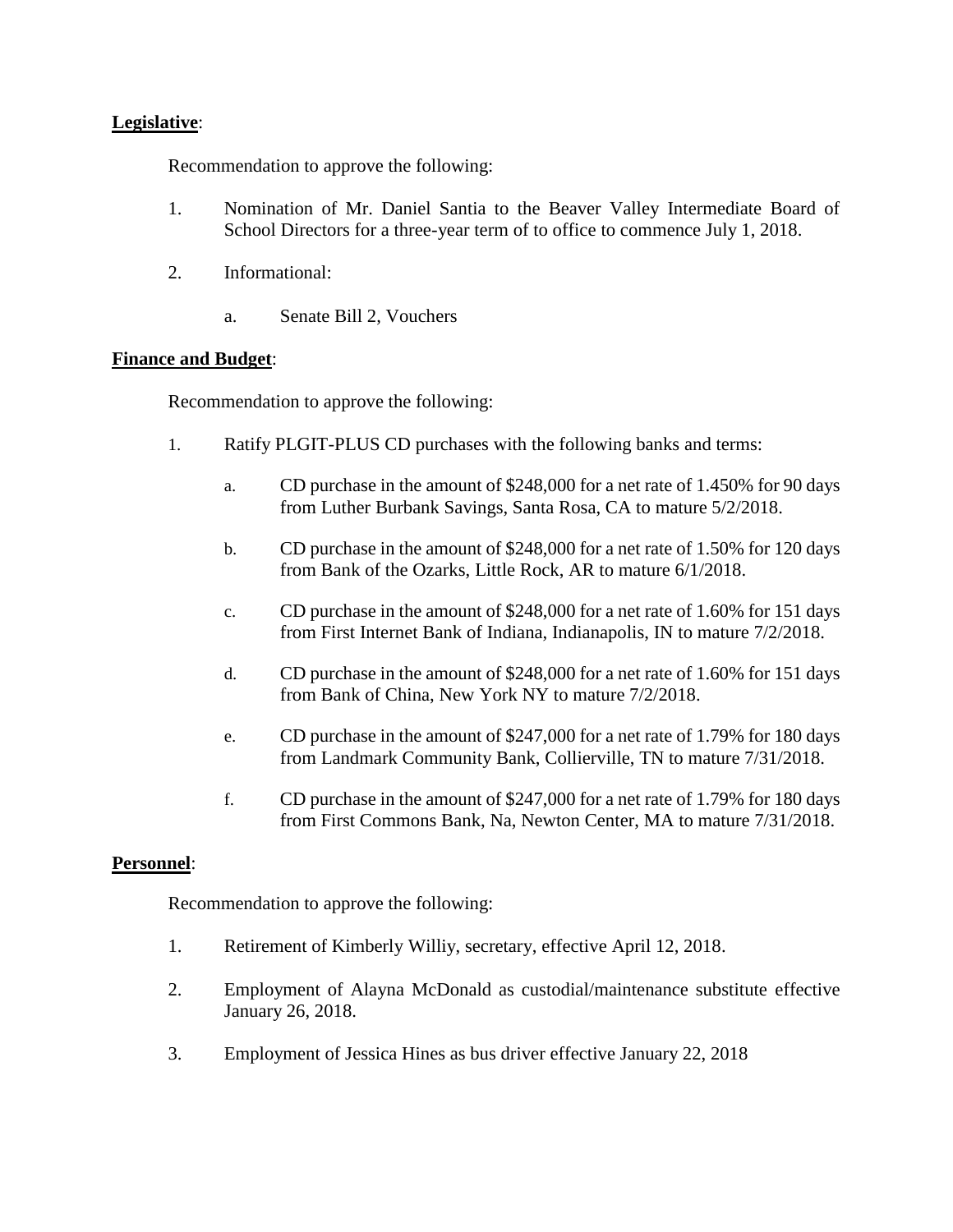- 4. Employment of Rosemary George to the bus aide permanent list effective January 29, 2018.
- 5. Employment of Ashley Stowers to the bus aide permanent list effective January 29, 2018.
- 6. Employment of the following football coaches for the 2018-2019 school year:
	- a. Mike Commeso
	- b. Shelton Colbert
	- c. Mike Nardilli
	- d. Andrew Moore
- 7. Employment of the following spring 2018 coaches:
	- a. Jim Lewis-Softball
	- b. Marc Weller-Softball
	- c. Dan Nale-Softball
	- d. Danielle Cook-Softball
	- e. Rich Davis-Swim
- 8. Resignation of the following coaches effective immediately:
	- a. Zach Hayward- Football
	- b. Jeremy Martini- Football
	- c. Dan Sonsini-Baseball
	- d. Lillian Pontis-Track
	- e. Bob Pontis-Track
	- f. Tyler Sparkman- Track
	- g. Eli Mihalik-Track
	- h. Cradeal Kimbrough-Track
	- i. Gerald Kimmerle-Softball
	- j. Robert Albertini-Softball
- 9. Employment and assignment of the spring 2018 coaches as presented.

#### **Transportation:**

Recommendation to approve the following:

1. Participation in the Western PA Gasoline/Diesel Purchasing Consortium for the 2018-2019 school year.